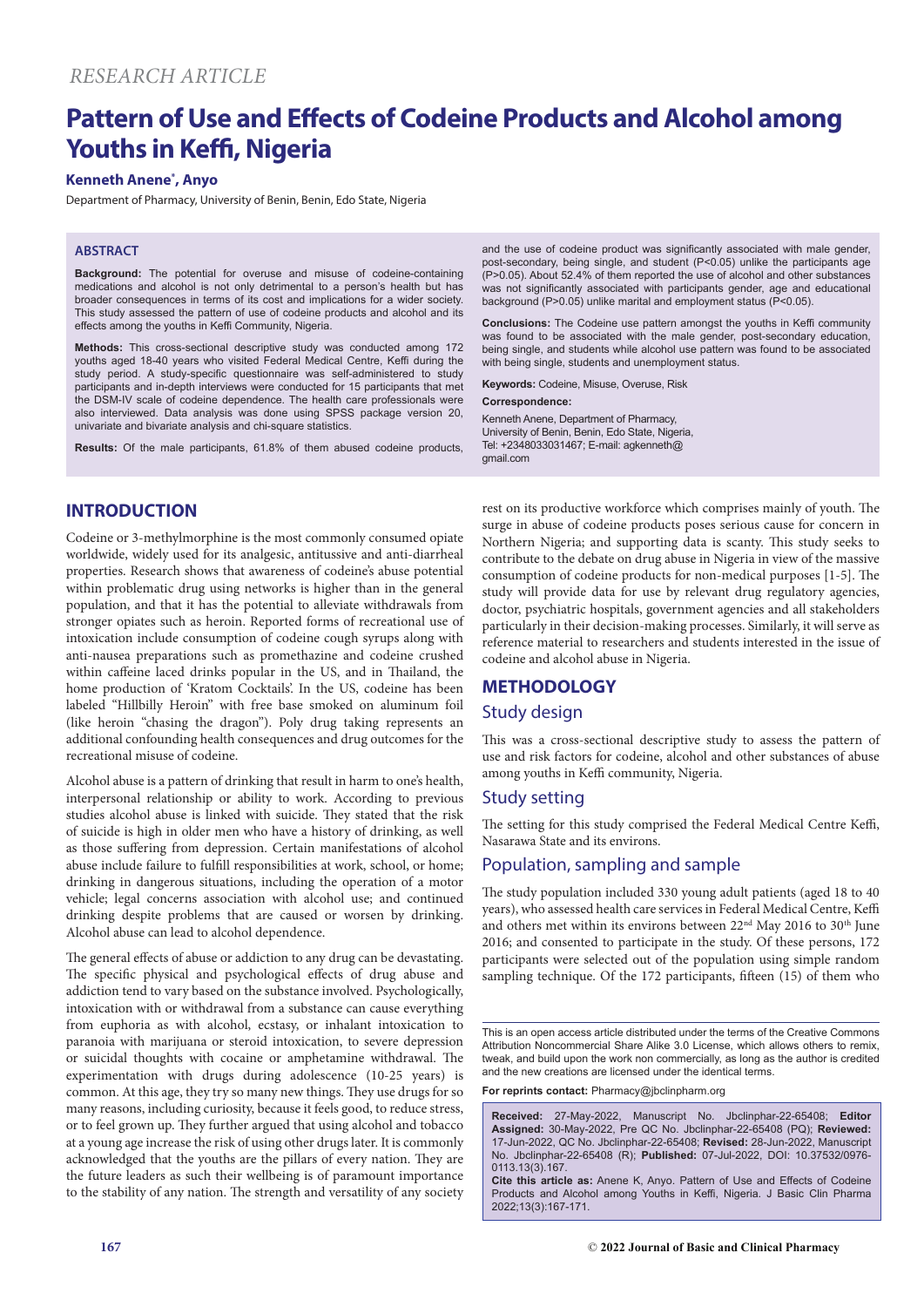were codeine-dependent users were interviewed alongside ten (10) healthcare professionals. The sample size was above the calculated sample size of 150 participants so as to allow for possible loss due to incomplete or non-returning of completed questionnaires.

#### Ethical consideration

The ethical approval was obtained from the Ethics Committee on Research, Federal Medical Centre, Keffi, and Nasarawa State. The questionnaires were accompanied by an informed consent form to participants who were briefed on the purpose of the study and their consents were obtained before administering the questionnaire to them.

#### Data analysis

Data analysis was performed using Statistical Package for Social sciences (SPSS) software version 20 for windows for phase one of the study. Univariate and bivariate analysis such as frequency distribution mean and standard deviations were performed. Chi-squared statistics was used to test the association between the use of codeine products, alcohol or other substances of abuse with socio-demographic characteristics of the participants [6].

The participant's responses from the Simple Screening Instrument for Substance Abuse (SSI-SA) were converted into a scale of 0 to 50. 'Yes' was assigned a value of 50 whereas 'No' was assigned "0". The mean score for each domain in SSI-SA was calculated by taking the sum of the scores of all question items in each domain divided by the total number of respondents. P-values were two-tailed at 95% confidence interval. For the second and third phases, the interviews were recorded and transcribed verbatim.

#### **RESULTS**

#### Socio-demographic characteristics

Out of the 250 participants who were administered the study questionnaires, only 172 (68.8%) of participants returned their completed questionnaires. The mean age  $(\pm$  Standard Deviation) of the participants was 28 ( $\pm$  7.6) years; 64% of the participants were males, 73.3% were single; and 60.4% were either unemployed or students (Table 1).

**Table 1 :** Socio-demographic characteristics of the participants (N=172).

| <b>Characteristics</b> | <b>Frequency</b>              | <b>Percentage</b> |
|------------------------|-------------------------------|-------------------|
|                        | <b>Sex</b>                    |                   |
| Male                   | 110                           | 64                |
| Female                 | 62                            | 36                |
|                        | Age group                     |                   |
| $18-22$                | 35                            | 20.3              |
| $23 - 27$              | 53                            | 30.8              |
| 28-32                  | 41                            | 23.8              |
| 33-37                  | 23                            | 13.4              |
| 38-42                  | 20                            | 11.6              |
|                        | <b>Educational background</b> |                   |
| Primary School         | 8                             | 4.7               |
| Secondary School       | 72                            | 41.9              |
| Post-Secondary School  | 78                            | 45.3              |
| None                   | 8                             | 4.7               |
|                        | <b>Marital Status</b>         |                   |
| Single                 | 126                           | 73.3              |
| Married                | 26                            | 15.1              |
| Separated              | $\overline{4}$                | 2.3               |
| Divorced               | 12                            | 7                 |
| Widowed                | $\overline{2}$                | 1.2               |
|                        | <b>Employment Status</b>      |                   |

| Student       |    | 24.4 |
|---------------|----|------|
| Unemployed    |    | 36   |
| Employed      | 48 | 27.9 |
| Self-employed | 16 | 93   |
| Others        |    |      |

Use of codeine products was reported in 98 (57.0%) of the participants. Of the male participants, 61.8% of them abused codeine products, and the use of codeine product was significantly associated with male gender, post-secondary education, being single, married and student  $(P<0.05)$  unlike the participants age  $(P>0.05)$  (Table 2).

|                             |  |  | Table 2 : Cross-tabulation of codeine use and socio-demographics of the |  |
|-----------------------------|--|--|-------------------------------------------------------------------------|--|
| participants ( $N = 172$ ). |  |  |                                                                         |  |

| <b>Demographics</b>      | <b>Total</b>   | <b>Use of Codeine products</b> |          | <b>P-value</b> |  |
|--------------------------|----------------|--------------------------------|----------|----------------|--|
|                          |                | <b>Yes (%)</b>                 | No (%)   |                |  |
|                          |                | <b>Sex</b>                     |          |                |  |
| Male                     | 110            | 68(61.8)                       | 42(38.2) |                |  |
| Female                   | 62             | 30(48.4)                       | 32(51.6) | 0.001          |  |
| Age                      |                |                                |          |                |  |
| 18-22                    | 35             | 25(71.4)                       | 10(28.6) |                |  |
| $23 - 27$                | 53             | 35(66.0)                       | 18(34.0) |                |  |
| $28 - 32$                | 41             | 20(48.8)                       | 21(51.2) |                |  |
| $33 - 37$                | 23             | 10(43.5)                       | 13(56.5) |                |  |
| 38-42                    | 20             | 8(40.0)                        | 12(60.0) | 0.827          |  |
|                          |                | <b>Educational background</b>  |          |                |  |
| Primary school           | 8              | 2(25.0)                        | 6(75.0)  |                |  |
| Secondary school         | 72             | 28(38.9)                       | 44(61.1) |                |  |
| Post-secondary<br>school | 78             | 62(79.5)                       | 16(20.5) |                |  |
| None                     | 8              | 6(75.0)                        | 2(25.0)  | 0.019          |  |
|                          |                | <b>Marital</b> status          |          |                |  |
| Single                   | 126            | 78(61.9)                       | 48(38.9) |                |  |
| Married                  | 26             | 16(61.5)                       | 10(38.5) |                |  |
| Separated                | 4              | 0(0.0)                         | 4(100.0) |                |  |
| Divorced                 | 12             | 4(33.3)                        | 8(66.7)  |                |  |
| Widowed                  | $\overline{2}$ | 0(0.0)                         | 2(100.0) | 0.001          |  |
| <b>Employment status</b> |                |                                |          |                |  |
| Student                  | 42             | 38(90.5)                       | 4(9.5)   |                |  |
| Unemployed               | 62             | 30(48.4)                       | 32(51.6) |                |  |
| Employed                 | 48             | 20(41.7)                       | 28(58.3) |                |  |
| Self-employed            | 16             | 8(50.0)                        | 8(50.0)  |                |  |
| Others                   | $\overline{c}$ | 2(100.0)                       | 0(0.0)   | 0.007          |  |

Following the screening of participants, 52.4% of them reported the use of alcohol and other substances of abuse, 38.2% have had health-related problems due alcohol or drug use, and 38.7% had spent a lot of time thinking about or trying to get alcohol or other drugs; whereas 20.7% had sought help for alcohol or drug use problem (Table 3).

Table 3 : Frequency distribution of the responses of participants who were screened for use of alcohol and other substances of abuse.

| <b>Questions</b>                                                                                                          | <b>Number of</b><br>respondents<br>(N) | Yes<br>(%)   | <b>No</b><br>(%) |
|---------------------------------------------------------------------------------------------------------------------------|----------------------------------------|--------------|------------------|
| a) Have you used alcohol or other drugs (such<br>as Indian hemp, heroin or other opioids,<br>inhalants or hallucinogens)? | 84                                     | 44<br>(52.4) | 40<br>(47.6)     |
| b) Have you felt that you use too much<br>alcohol or other drugs?                                                         | 82                                     | 33<br>(40.2  | 49<br>(59.8)     |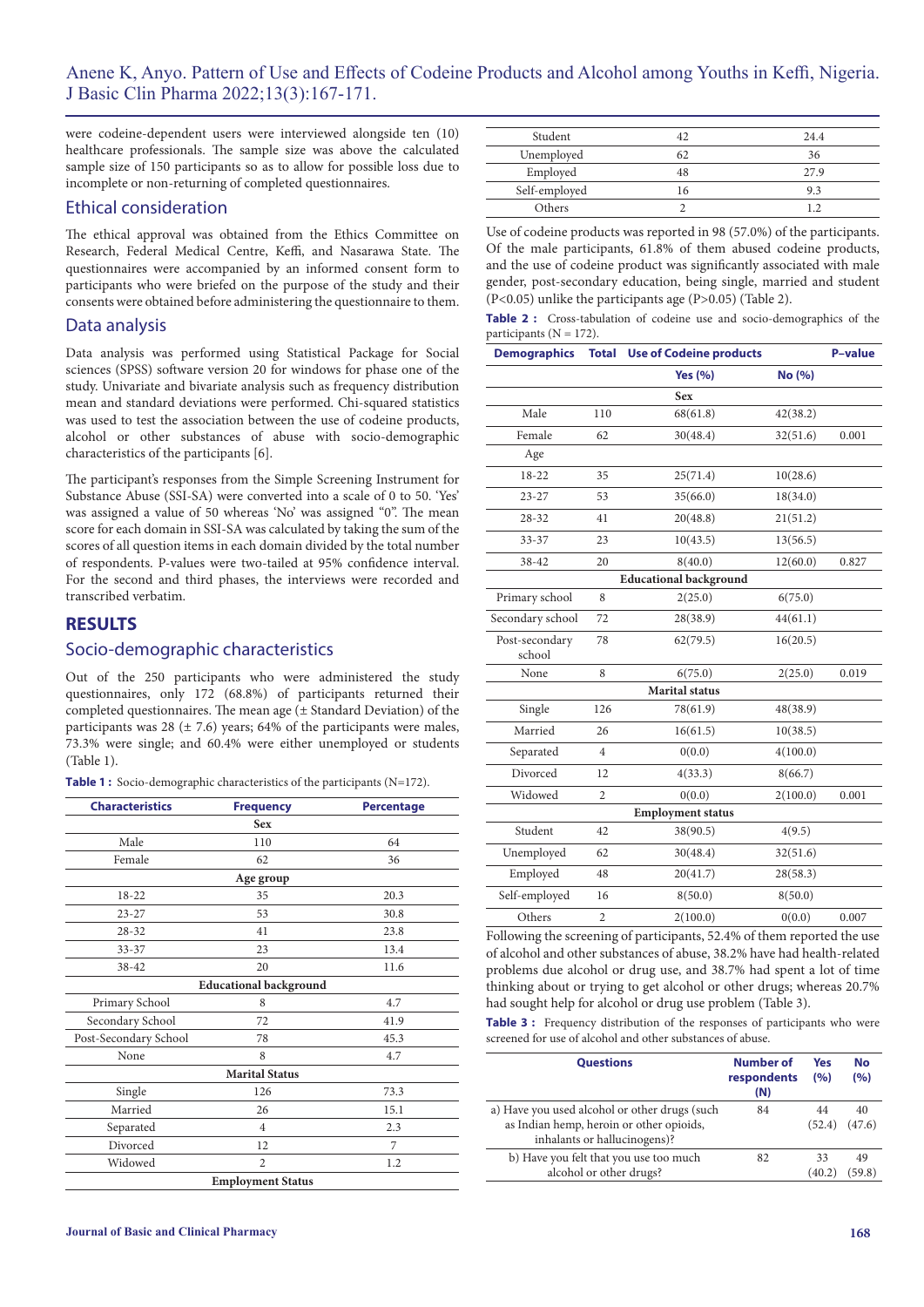### Anene K, Anyo. Pattern of Use and Effects of Codeine Products and Alcohol among Youths in Keffi, Nigeria. J Basic Clin Pharma 2022;13(3):167-171.

| c) Have you tried to cut down or quit<br>drinking alcohol or other drugs?              | 83 | 32<br>(38.6) | 51<br>(61.4) |
|----------------------------------------------------------------------------------------|----|--------------|--------------|
|                                                                                        | 82 | 17           | 65           |
| d) Have you gone to anyone for help because<br>of your drinking or drug use?           |    | (20.7)       | (79.3)       |
|                                                                                        |    |              |              |
| e) Have you had any health problem e.g.                                                | 76 | 29           | 47           |
| blackouts, memory loss, had convulsions<br>or injured yourself after drinking or using |    | (38.2)       | (61.8)       |
| drugs; felt sick, shaky, or depressed when you                                         |    |              |              |
| stopped?                                                                               |    |              |              |
| f) Has drinking alcohol or other drug use                                              | 76 | 30           | 46           |
| caused problems between you and your                                                   |    | (39.5)       | (60.5)       |
| family or friends?                                                                     |    |              |              |
| g) Has your drinking or other drug use                                                 | 77 | 13           | 64           |
| caused problems at school or at work?                                                  |    | (16.9)       | (83.1)       |
| h) Have you been arrested or had other legal                                           | 75 | 15           | 60           |
| problems? (Such as driving while intoxicated,                                          |    | (20.0)       | (80.0)       |
| theft, or drug possession).                                                            |    |              |              |
| i) Have you lost your temper or gotten into                                            | 76 | 30           | 46           |
| arguments or fights while drinking alcohol or                                          |    | (39.5)       | (60.5)       |
| use drugs?                                                                             |    |              |              |
| j) Are you needing to drink alcohol or use                                             | 75 | 34           | 41           |
| drugs, more and more to get the effect you                                             |    | (45.3)       | (54.7)       |
| want?                                                                                  |    |              |              |
| k) Do you spend a lot of time thinking about                                           | 75 | 29           | 46           |
| or trying to get alcohol or other drugs?                                               |    | (38.7)       | (61.3)       |
| l) When drinking alcohol or using drugs, are                                           | 75 | 27           | 48           |
| you more likely to do something you wouldn't                                           |    | (36.0)       | (64.0)       |
| normally do, such as break rules, break the                                            |    |              |              |
| law, sell things that are important to you, or                                         |    |              |              |
| have unprotected sex with someone?                                                     |    |              |              |
| m) Do you feel bad or guilty about your                                                | 75 | 29           | 46           |
| drinking alcohol or drug use?                                                          |    | (38.7)       | (61.3)       |
| n) Have you ever had a drinking or other                                               | 76 | 22           | 549          |
| drug problem?                                                                          |    | (28.9)       | (71.1)       |
| o) Have any of your family members ever had                                            | 75 | 16           | 59           |
| a drinking or drug problem?                                                            |    | (21.3)       | (78.7)       |
| p) Do you feel that you have a drinking or                                             | 74 | 22           | 52           |
| drug problem now?                                                                      |    | (29.7)       | (70.3)       |
|                                                                                        |    |              |              |

On a scale of 0 to 50, the mean score (SD) for substance consumption by participants was 22.7 ( $\pm$  3.4) whereas the score for tolerance and withdrawal was  $20.9 \ (\pm 2.5)$  (Table 4).

**Table 4:** Mean scores across the domains measured by the Simple Screening Instrument for Substance Abuse.

| <b>Domains</b>                                                                                                     | <b>Number of</b> | <b>Mean score</b>                |  |  |
|--------------------------------------------------------------------------------------------------------------------|------------------|----------------------------------|--|--|
|                                                                                                                    | question items*  | (±Standard<br><b>Deviation</b> ) |  |  |
| Substance consumption                                                                                              | 3                | $22.7 (\pm 3.4)$                 |  |  |
| Preoccupation and loss of<br>control                                                                               | 5                | 19.3 ( $\pm$ 0.8)                |  |  |
| Adverse consequences                                                                                               | 7                | $16.3 (\pm 4.9)$                 |  |  |
| Problem recognition                                                                                                | 7                | $15.6 (\pm 3.8)$                 |  |  |
| Tolerance and withdrawal                                                                                           | $\overline{c}$   | $20.9$ ( $\pm 2.5$ )             |  |  |
| Note: Mean values are presented on scale of 0–50<br>*Some question items are repeated across the different domains |                  |                                  |  |  |

The use of alcohol or other substance of abuse following screening with SSI-SA was not significantly associated with participants gender, age, and educational background (P>0.05) unlike marital and employment status (P<0.05). Of the participants, 65.1% were single, and 61.4% were either student or unemployed. Use of alcohol or other substance of abuse was reported in 53.7% of the male participants compared to 50.0% among female participants (Table 5).

**Table 5 :** Cross-tabulation of use of Alcohol or other substance and sociodemographic characteristics of the participants.

| <b>Number of</b><br>respondents (N) | <b>Alcohol and other</b><br>substances |                                                        | P - value    |  |  |  |
|-------------------------------------|----------------------------------------|--------------------------------------------------------|--------------|--|--|--|
|                                     | Yes $(% )$                             | No (%)                                                 |              |  |  |  |
| <b>Sex</b>                          |                                        |                                                        |              |  |  |  |
| 54                                  | 29(53.7)                               | 25(46.3)                                               |              |  |  |  |
| 30                                  | 15(50.0)                               | 15(50.0)                                               | 0.745        |  |  |  |
| Age                                 |                                        |                                                        |              |  |  |  |
| 18                                  | 12(66.7)                               | 6(33.3)                                                |              |  |  |  |
| 26                                  | 17(65.4)                               | 9(34.6)                                                |              |  |  |  |
| 20                                  | 10(50.0)                               | 10(50.0)                                               |              |  |  |  |
| 11                                  | 3(27.3)                                | 8(72.7)                                                |              |  |  |  |
| 9                                   | 2(22.2)                                | 7(77.8)                                                | 0.053        |  |  |  |
|                                     |                                        |                                                        |              |  |  |  |
| $\overline{4}$                      | 2(50.0)                                | 2(50.0)                                                |              |  |  |  |
| 35                                  | 13(37.1)                               | 22(62.9)                                               |              |  |  |  |
| 39                                  | 26(66.7)                               | 13(33.3)                                               |              |  |  |  |
| $\overline{4}$                      | 2(50.0)                                | 2(50.0)                                                | 0.091        |  |  |  |
|                                     |                                        |                                                        |              |  |  |  |
| 63                                  | 41(65.1)                               | 22(34.9)                                               |              |  |  |  |
| 12                                  | 3(25.0)                                | 9(75.0)                                                |              |  |  |  |
| 2                                   | 0(0.0)                                 | 2(100.0)                                               |              |  |  |  |
| 6                                   | 0(0.0)                                 | 6(100.0)                                               |              |  |  |  |
| $\mathbf{1}$                        | 0(0.0)                                 | 1(100.0)                                               | 0.001        |  |  |  |
| <b>Employment status</b>            |                                        |                                                        |              |  |  |  |
| 21                                  | 16(76.2)                               | 5(23.8)                                                |              |  |  |  |
| 30                                  | 20(66.7)                               | 10(33.3)                                               |              |  |  |  |
| 23                                  | 5(21.7)                                | 18(78.3)                                               |              |  |  |  |
| 8                                   | 1(12.5)                                | 7(87.5)                                                |              |  |  |  |
| $\mathbf{1}$                        | 1(100.0)                               | 0(0.0)                                                 | $\mathbf{0}$ |  |  |  |
|                                     |                                        | <b>Educational background</b><br><b>Marital</b> status |              |  |  |  |

#### **DISCUSSION**

The study findings showed that about half of the participants misused codeine products. In addition, the misuse of codeine product was significantly associated with male gender, post-secondary education, being single, married and student, unlike age. They found that most had completed a mean of 10 years of formal education and most had experienced treatment before. It therefore follows that the misuse of codeine and codeine products is prevalent among youths as the age bracket from previous studies showed, except that in the case of Keffi, most of the users have not experienced any form of treatment before [7,8]. Another studies yet stated that the prevalence of opioid misuse was highest in women, particularly if widowed, less educated, with lower income, in poor health and with reduced social supports. Previous studies showed that increased use and abuse of codeine has been documented particularly among young, white, middle class, college educated women.

The use of alcohol or other substance of abuse excluding codeine products was also significantly associated with being single, students and unemployed status unlike gender, age and educational background. This was contrary to the significant association that was reported for the misuse of codeine products with gender and educational background. One study suggests that girls were scrutinized for "drinking like men," whereas magazines that target the male population sent underlying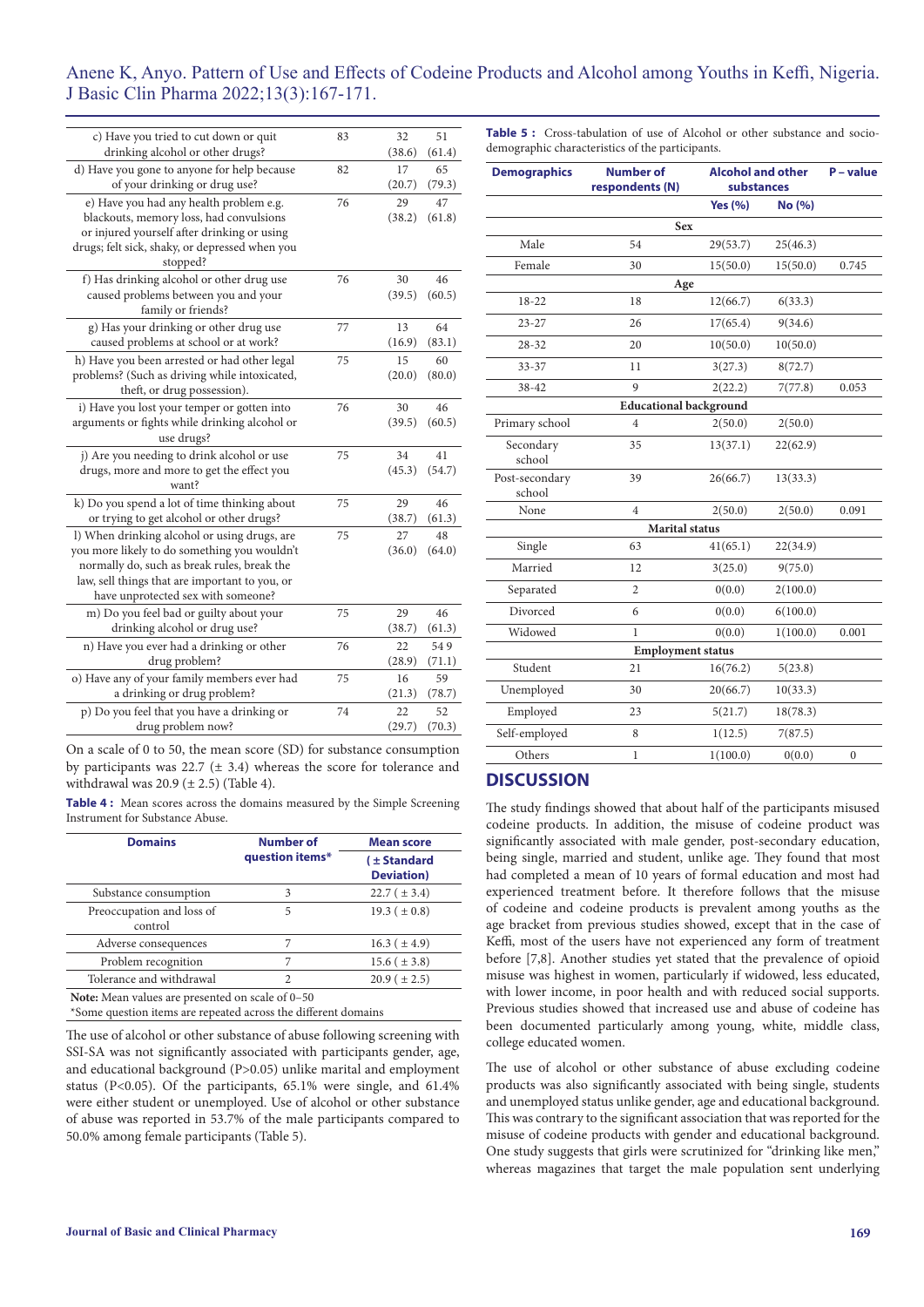messages to boys and or men that the consuming alcohol was "masculine"

The study also reported that more than half of the youths involved in codeine abuse were also involved in the abuse of alcohol and other substances. Three out of four of these participants involved in alcohol use had already started developing health related problems of which only few had sought help [9,10]. In the study on the patterns of co-morbidity between alcohol use and other substance use in the Australian population asserted that alcohol use was related strongly to the use of other substances including opioids. This implies that there is a relationship between the drive for these substances which should be a subject for further studies.

Almost all participants who were classified as codeine-dependent felt their codeine use was not a problem for them. Tolerance and dependence can occur especially with prolonged high dosage. However, in patients who have become accustomed to chronic pain, analgesia occurs without the euphoric effects. This suggests that there is an unmet treatment need and urgent need for public awareness campaign on substance abuse dependence. It is not clear if the health providers or suppliers of OTC codeine products are knowledgeable in assessing codeine dependence for prompt identification or are aware of appropriate referral pathways. Further work is required to examine this.

It is a common knowledge that non-medical uses of any drug must have negative effects. The various consequences of drug addiction or drug abuse are so devastating and very shameful to the extent that both the nation and international organizations all over the world are also worried about the spread of this scourge among the youths. They are as follows; mental disorder, social violence, gang formation, cultism, armed robbery, fraudsters, social miscreants, lawlessness among youths, lack of respect for elder, rape, loss of senses, instant death and wasting of precious and innocent lives and many more [11,12].

From the interviews conducted with the codeine-dependent participants, it was realized that more than half of them started taking codeine through peer pressure. They were introduced to codeine products by friends just to satisfy their moods and also for its euphoric effects. Less than half said they started as a result of initial prescription from healthcare professionals and from there, they continued in it until they became addicted.

The studies revealed that most of the drug addicts started taking these substances from their youths. As they grew older, they sort new thrills and gradually went into hard drug abuse. A nationwide survey of high school students reported that 65% used drugs to have good time with their friends while 54% wanted to experiment to see what it was like, 20%-40% used it to alter their moods, to feel good, to relax, to relieve tension and to overcome boredom and problems.

From the interviews conducted, it was also discovered that about 75% of the participants were already experiencing drug related health problems but only about 20% had ever sought treatment. Almost all said they actually did not know that they had challenges that warranted hospital attention.

One of the participants said, he was already having some experiences like depression, anger, emptiness, loss of appetite, dizziness and that he has lost interest in everything but had never sought medical attention [13].

The interviews with the healthcare professionals confirmed most of the things the participants said but in addition, they said the rate of drug abuse is really on the increase and that something has to be done urgently. Most of the cases that come to them are really very bad and awareness needs to be created a great deal for those of these addicts that have serious health issues and cannot help themselves. They confirmed

that a lot of these cases that come to them actually started on legitimate notes but later escalated into something else as they patients later become addicted. Some of the healthcare professionals pointed out the fact that these addicts sometimes do not have disordered personality. They dress well and actually even speak well. This can actually be confusing when they approach them for counseling.

Educating the general public about the risks of dependence and also frontline health professionals with information about effective, evidence based treatment for codeine dependence is very important. Being able to better inform codeine dependent people about their treatment options and of other people's positive experiences with treatment may help to reduce the time it takes for people to seek help particularly as many codeine users reported negative perceptions of the currently available treatments.

Education for the general population that opioid dependence affects a wide range of people may help to reduce stigma and facilitate helpseeking. It's possible that negative perceptions of pharmacists could serve as a considerable barrier to seeking help or receiving advice around inappropriate codeine use. Non-judgmental care when providing treatment for drug dependence is widely accepted as a key principle in professional practice. This non-judgmental approach to potential dependence is also important for pharmacists when addressing risks of medication use. Treatment approaches used are always pharmacotherapy (methadone or buprenorphone and/or naloxone) with good treatment outcomes being reported [14].

#### **CONCLUSION**

Codeine abuse amongst the youths in Keffi community was associated with the male gender, post-secondary education, being single, married and students. Alcohol use amongst the youths in Keffi was associated with being single, students and unemployment status. The risk factors for codeine abuse was discovered to be the male gender and literacy, while that of alcohol abuse was found to being single and unemployment status. The adverse consequences of the abuse of codeine, alcohol and other substances was found to be blackouts, memory loss, convulsions, injury after drinking or using drugs, sickly feelings, depression and involvement in unsafe sex practices. The characteristics of over the counter codeine dependence were as follows; constipation, dizziness, drowsiness, dry mouth, euphoria, sleeplessness, itching, rash, urinary retention. The study exposed that codeine dependent individuals could be treated/rehabilitated and the treatment outcome is good. For those about embarking on codeine/alcohol abuse interventions, education of the general public on the effects of codeine dependence and its consequences will go a long way to help in preventing further misuse and harms among the populace of Keffi community.

### **ACKNOWLEDGEMENT**

The Authors declare that they have no competing interests.

#### **REFERENCES**

- 1. Diagnostic and statistical manual of mental disorders. Am Psychiatric Assoc. 2013;21:591-643.
- 2. Diagnostic and statistical manual of mental disorders. Am Psychiatric Assoc. 2013.
- 3. Babor TF, De La Fuente JR, Saunders J, et al. The Alcohol Use Disorders Test: Guidelines of use in primary health care. Geneva: World Health Organization. 1989.
- 4. Bachs LC, Engeland A, Morland JG et al. [The risk of motor vehicle](https://ascpt.onlinelibrary.wiley.com/doi/abs/10.1038/clpt.2009.14)  [accidents involving drivers with prescriptions of codeine or](https://ascpt.onlinelibrary.wiley.com/doi/abs/10.1038/clpt.2009.14)  [tramadol.](https://ascpt.onlinelibrary.wiley.com/doi/abs/10.1038/clpt.2009.14) Clin Pharmacol Ther. 2009;85 (6):596–599.